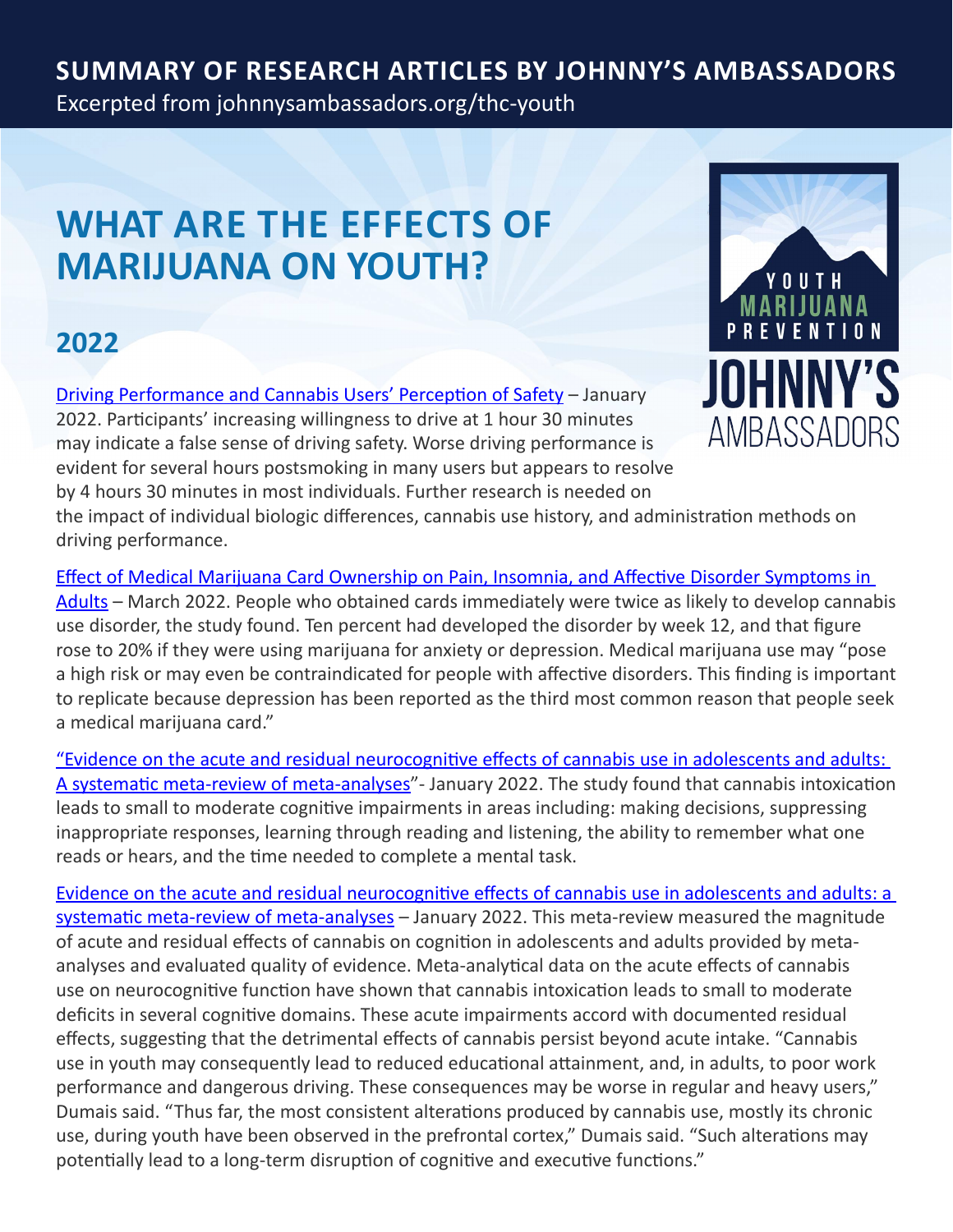[Marijuana Legalization and Opioid Deaths](https://www.nber.org/papers/w29802) - Feb. 2022. Legal medical marijuana, particularly when available through retail dispensaries, is associated with higher opioid mortality. The results for recreational marijuana, while less reliable, also suggest that retail sales through dispensaries are associated with greater death rates relative to the counterfactual of no legal cannabis.

[Physicians Warn Cannabis Can Cause Serious Health Hazards](https://www.ncbi.nlm.nih.gov/pmc/articles/PMC8210996/) – May 2022. Thousands of peerreviewed medical articles have been published on the harms of cannabis and marijuana. Reviews of medical benefits of cannabis published in highly ranked journals reveal only limited benefits for rare conditions, and generally do not consider long term consequences.

[Young marijuana smokers may be](https://newsroom.heart.org/news/young-marijuana-smokers-may-be-at-greater-risk-of-recurrent-stroke) at greater risk of recurrent stroke – February 2023. Among hospitalized adults, ages 18-44 who had a history of stroke or transient ischemic attack (TIA), the cause of another hospitalization was 48% more likely to be another stroke if they were habitual marijuana smokers. According to previous research, problematic marijuana use has already been associated with an increased risk of an initial stroke, however, this is the first study to suggest that recurrent stroke may also be more likely.

#### **2021**

[Cannabis use among military veterans with PTSD: A great deal to gain or lose?](https://www.sciencedirect.com/science/article/abs/pii/S0272735821000015) January 2021. Veterans are disproportionately affected by conditions for which medical cannabis is often pursued, making an evidence-based perspective on risks versus benefits of high priority. The balance of the evidence associated cannabis use with negative health outcomes, with consistent positive associations with other substance use, psychiatric disorders, and self-harm/suicidality.

[Drinking, smoking, and drug use linked to premature heart disease in the young](https://www.sciencedaily.com/releases/2021/02/210215211040.htm) – February 2021. Recreational drinking, smoking, and drug use is linked to premature heart disease in young people, particularly younger women, finds research published online in the journal *Heart*. Those who regularly use 4 or more substances are 9 times as likely to be affected, the findings indicate.

[Frequent Cannabis Use by Young People Linked to Decline in IQ](https://neurosciencenews.com/iq-cannabis-17630/?fbclid=IwAR0YASCu3igVymLIHsmu9X_3NuMD7aZcE1birummjPq2_JqMMs1QrMHDrmE) - January 2021. A study has found that adolescents who frequently use cannabis may experience a decline in Intelligence Quotient (IQ) over time. The results revealed that there were declines of approximately 2 IQ points over time in those who use cannabis frequently compared to those who didn't use cannabis. Further analysis suggested that this decline in IQ points was primarily related to reduction in verbal IQ.

[Marijuana: A systems-based primer of adverse effects associated with use and an overview of its](https://journals.sagepub.com/doi/10.1177/20503121211000909)  [therapeutic utility](https://journals.sagepub.com/doi/10.1177/20503121211000909) – March 2021. A systematic review of systematic reviews performed in 2020 has found there to be an increased risk of lung cancer in inhalational marijuana users, ranging from 8% to 410% after controlling for confounding factors."

[Prevalence and Correlates of Driving Under the Influence of Cannabis in the U.S](https://pubmed.ncbi.nlm.nih.gov/33726992/). – March 2021. 57 percent of daily users and 63.8 percent of those with a cannabis use disorder drove under the influence of the drug. The latter also were more likely to be under the influence of other drugs, to take part in illegal behavior, and to suffer from mental distress.

[Prevalence of Substance Use Disorders by Time Since First Substance Use Among Young People in](https://jamanetwork.com/journals/jamapediatrics/article-abstract/2777817)  [the US](https://jamanetwork.com/journals/jamapediatrics/article-abstract/2777817) – March 2021. In the time after first trying cannabis or first misusing prescription drugs, the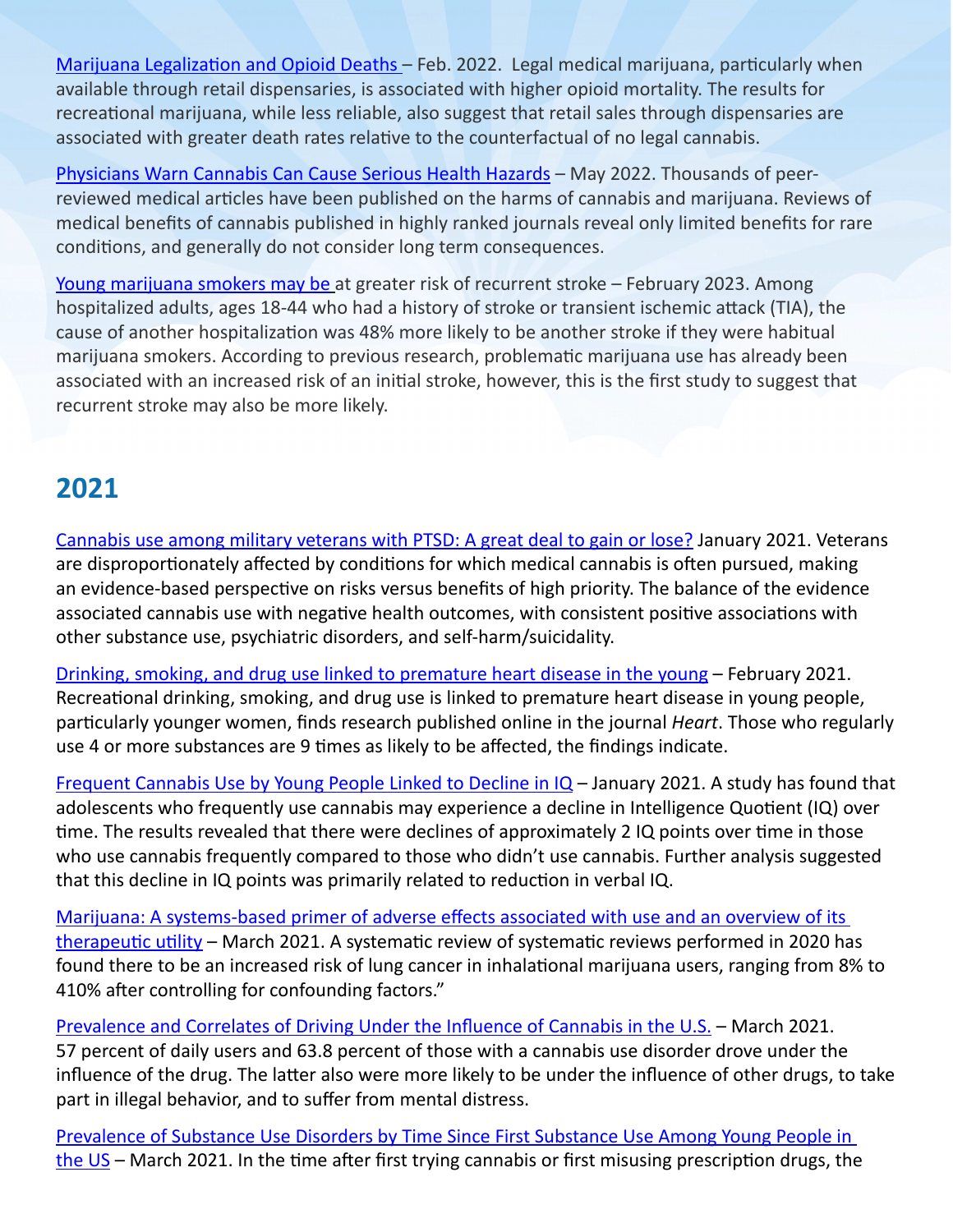percentages of young people who develop the corresponding substance use disorder are higher among adolescents (ages 12-17) than young adults (ages 18-25). The researchers found that the prevalence of past-year cannabis use disorder was higher for adolescents than young adults at all examined time frames since first use of the drug. For example, within 12 months since first cannabis use, 10.7% of adolescents had cannabis use disorder versus 6.4% of young adults.

[Trends in cannabis use among adults with children in the home in the United States, 2004-2017:](https://pubmed.ncbi.nlm.nih.gov/33730400/) Impact of state-level legalization for recreational and medical use – March 2017. Among adults with children living in the home, cannabis use appears to be more common in US states with legalized cannabis use compared with states with no legal cannabis use. Recreational legalization appears to increase use among adults with children in the home broadly across nearly all sociodemographic groups, whereas the effect of legalization for medical use is heterogeneous by age and socioeconomic status.

#### **2020**

Associations Between Prenatal Cannabis Exposure and Childhood Outcomes – Sept. 2020. This study suggests that prenatal cannabis exposure and its correlated factors are associated with greater risk for psychopathology during middle childhood. Cannabis use during pregnancy should be discouraged.

[E-cigarette use among young adults: A latent class analysis examining co-use and correlates of](https://pubmed.ncbi.nlm.nih.gov/32679436/)  [nicotine vaping and marijuana](https://pubmed.ncbi.nlm.nih.gov/32679436/) – November 2020. The most pervasive co-occurring substance use was observed among the e-cigarette Users class. Young adults reporting moderate or greater levels of nicotine vaping tended to engage in binge drinking and cannabis use, which may ultimately increase risk of deleterious health outcomes. Public health efforts may benefit from increased selectivity in targeting young adults for e-cigarette prevention and intervention services.

[Even occasional marijuana use raises risk of coronavirus complications, doctors say](https://www.wfsb.com/even-occasional-marijuana-use-raises-risk-of-coronavirus-complications-doctors-say/article_bc1fa18b-142e-50cf-9353-74b74592e4e6.html) – April 2020. Many believe that when marijuana use is limited, the risks and adverse symptoms often associated with heavy use of marijuana are not present. This article discusses how even occasional marijuana use can exacerbate the symptoms of coronavirus, bringing to bear doctors' research and observations.

[Even when sober, frequent marijuana users are dangerous drivers](https://www.nbcnews.com/health/health-news/even-when-sober-frequent-marijuana-users-are-worse-drivers-report-n1115681) – January 2020. The number of fatal vehicle crashes in which drivers tested positive for cannabis more than doubled from 2007 to 2016, rising from 8 percent to 18 percent, according to the National Highway Traffic Safety Administration. As states legalize recreational use of marijuana, more research is needed on how consumption affects driving safety.

[EVAIL: adolescents more likely to obtain vaping products through informal sources](https://documentcloud.adobe.com/link/track?uri=urn:aaid:scds:US:6360bf14-a612-44e4-af95-9758a791c85c#pageNum=1) – May 2020. A total of 2155 patients were included in this cross-sectional study. Based on national surveillance data, adolescents were more likely to report obtaining nicotine-containing and THC (tetrahydrocannabinol) containing e-cigarette or vaping products through informal sources than young adults or adults with EVALI.

[Informed Consent: A Policy Prescription for Communicating Benefit and Risk in State Medical](http://johnnysambassadors.org/wp-content/uploads/2020/06/Informed-Consent-A-Policy-Prescription-by-Dr.-Erik-Messamore.pdf)  [Marijuana Programs](http://johnnysambassadors.org/wp-content/uploads/2020/06/Informed-Consent-A-Policy-Prescription-by-Dr.-Erik-Messamore.pdf) – 2020. Surveys suggest that the U.S. public has an overly optimistic view of marijuana's health effects. Aside from legal problems or the possibility of addiction, the majority of adults believe that marijuana has no significant risks, and 9% of adults believe that it has no risks at all. Among youths between ages 16 and 19, survey data demonstrate that almost two-thirds of them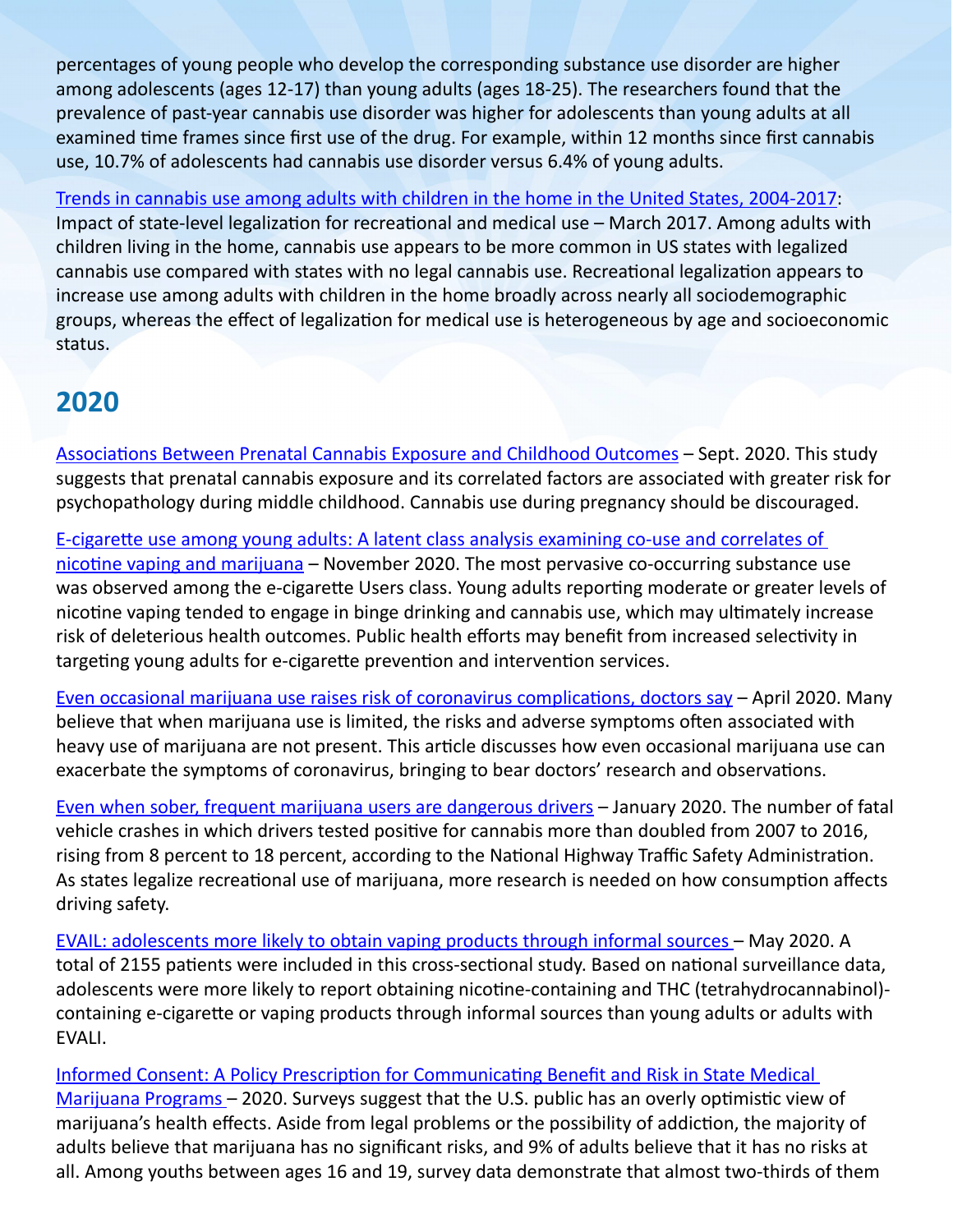are not worried at all that marijuana use will damage their health. Meanwhile, a third of adults believe that eating, smoking, or vaping marijuana products will actually prevent health problems.

[Is Marijuana Addictive?](https://www.drugabuse.gov/publications/research-reports/marijuana/marijuana-addictive) National Institute on Drug Abuse – July 2020. Marijuana dependence occurs when the brain adapts to large amounts of the drug by reducing production of and sensitivity to its own endocannabinoid neurotransmitters. Marijuana use disorder becomes addiction when the person cannot stop using the drug even though it interferes with many aspects of his or her life. Studies suggest that 9% of people who use marijuana will become dependent on it rising to about 17% in those who start using in their teens.

[Marijuana Concentrates Spike THC Levels But Don't Boost Impairment](https://www.sciencedaily.com/releases/2020/06/200610135016.htm) – CU June 2020. Regular users of marijuana concentrates develop a tolerance over time. There may be genetic or biological differences that make some people metabolize THC more quickly. Cannabinoid receptors may become saturated with THC at higher levels, beyond which there is a diminishing effect of additional THC. The study examined regular users who have learned to meter their use based on the desired effect and does not apply to inexperienced users. Those users should still be extremely cautious with concentrates.

[Marijuana Impairs Female Fertility](https://www.sciencedaily.com/releases/2020/04/200402134628.htm?fbclid=IwAR0TIFzD6d9FTLpulWuPRShY8ylI3mqhDiytcCynAoKpjuc9nAbBjOlMWQI) - April 2020. Female eggs exposed to THC, the psychoactive ingredient in marijuana, have an impaired ability to produce viable embryos, and are significantly less likely to result in a viable pregnancy, according to an animal study.

[Marijuana Legalization and Youth Marijuana, Alcohol, and Cigarette Use and Norms](https://www.ajpmonline.org/article/S0749-3797(20)30188-4/fulltext#seccesectitle0013) – July 2020. It is important to consider recent broad declines in youth substance use when evaluating the impact of nonmedical marijuana legalization. States that legalize nonmedical marijuana for adults should increase resources for the prevention of underage marijuana and alcohol use.

[Marijuana Withdrawal is Real, Study Shows](https://www.usnews.com/news/health-news/articles/2020-04-10/marijuana-withdrawal-is-real-study-shows) – April 2020. Experts have long argued that marijuana withdrawal is a real phenomenon, but these concerns received a new legitimacy with the 2013 publication of the *Diagnostic and Statistical Manual of Mental Disorders, Fifth Edition* (DSM-5). The DSM-5, considered the standard for psychiatric diagnoses, recognized cannabis withdrawal syndrome as a bona fide disorder.

[News Stories About Adolescents Using Marijuana with Poor Outcomes](https://georgespicka.weebly.com/marijuana-links.html) – updated 2020. George F. Spicka, a former addict, shares evidence, research, and studies, and also first-hand accounts of marijuana's adverse effects on children and youth. While he concedes there may be some legitimate uses for marijuana in medical applications, he is concerned by the belief, perpetuated by NORML, Marijuana Policy Project, and similar organizations, that marijuana poses no danger.

[Prevalence and Correlates of Medicinal Cannabis Use Among Adolescents](https://pubmed.ncbi.nlm.nih.gov/32830007/) – Aug. 2020. An estimated 6.89% of students reported Medicinal Cannabis Use (MCU), representing one quarter of the students reporting current cannabis use. Relative to the Recreational Cannabis Use (RCU)-only group, the MCU group reported using cannabis more frequently, were more likely to report vaping and eating cannabis, had greater risk for cannabis dependence, perceived cannabis as less harmful, were more likely to report tobacco use, recreational use of other drugs, and medicinal use of sedatives or tranquilizers, and were less likely to report good health and sleeping for seven or more hours per night.

[Prevalence of Cannabis Withdrawal Symptoms Among People With Regular or Dependent Use of](https://www.ncbi.nlm.nih.gov/pmc/articles/PMC7146100/)  [Cannabinoids](https://www.ncbi.nlm.nih.gov/pmc/articles/PMC7146100/) – April 2020. Cannabis withdrawal syndrome appears to be common among people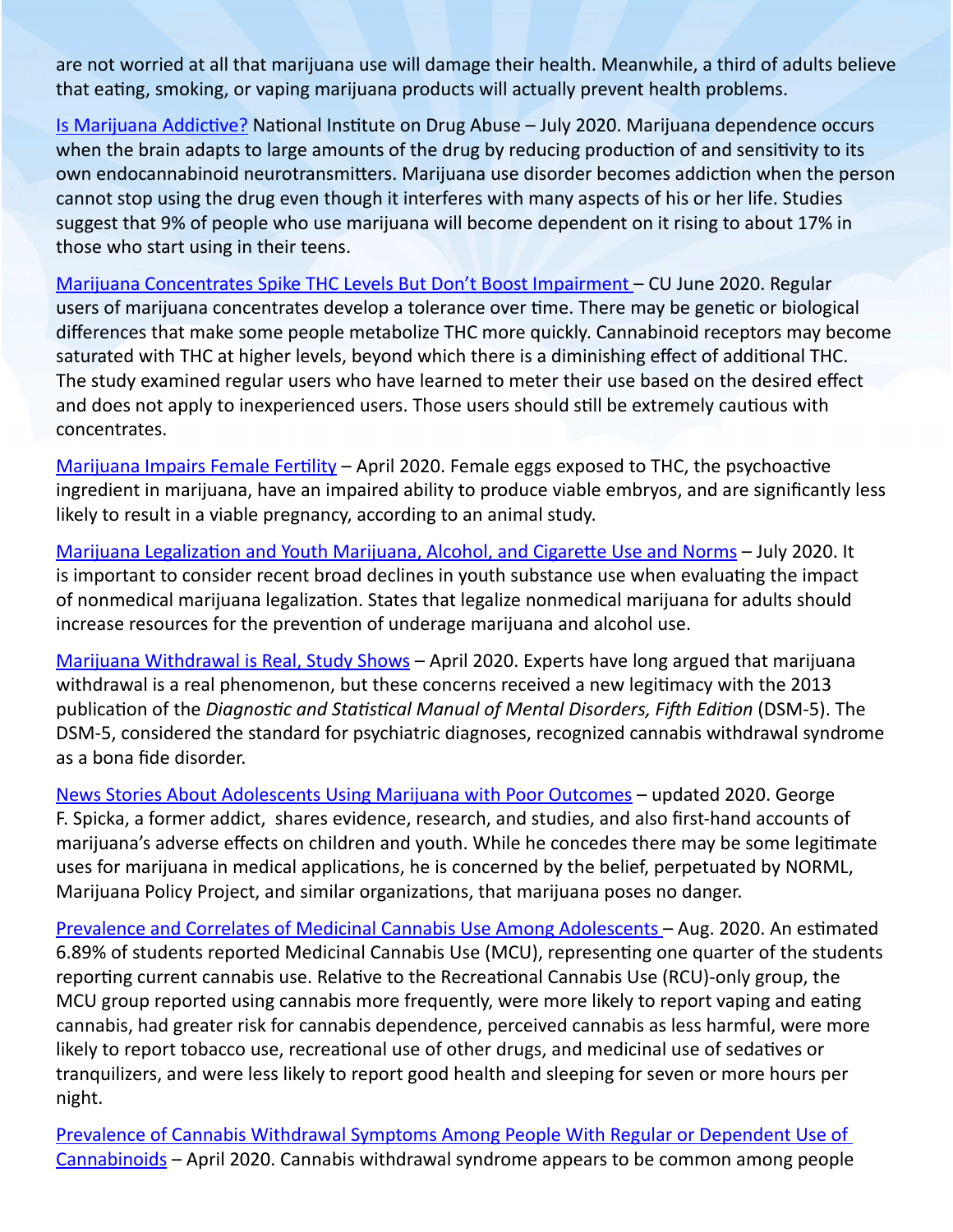with regular or dependent use of cannabinoids, with an overall pooled prevalence of 47% in this meta-analysis. Cannabis withdrawal syndrome was more common in men, participants from clinical samples, individuals with comorbid drug or tobacco use, and those with a higher level of cannabis use. Clinicians should be aware of the high prevalence of CWS and should consider screening for CWS, particularly among those who are at greater risk, in order to counsel patients and support individuals who are reducing their use of cannabis.

[Researchers identify more than 100 toxic chemicals in cannabis smoke](https://medicalxpress.com/news/2020-06-toxic-chemicals-cannabis.html?fbclid=IwAR3OhRsMN5BDWiZjsFlYFqUft4dmCWVwawp4_i2db7i2IjMqlOELGE63is0) – June 2020. Among the billions of particles found in a single puff of cannabis smoke, Nishida's team observed 2,575 chemical compounds and was able to identify 536. Of those, 110 are known to be toxic, whether they be carcinogenic, mutagenic or teratogenic, which are chemicals that can interfere with the development of the embryo or fetus. And while they found more toxic chemicals in tobacco (173), Nishida's team found the particles in cannabis smoke were about 29 percent larger. In all, researchers found 3.4 times more mass from the total particulate matter in a typical cannabis joint than a cigarette.

[The Truth about Gateway Drugs and Addiction](https://americanaddictioncenters.org/the-addiction-cycle/gateway-drugs) – February 2020. There is evidence that using some substances early in development does result in a greater probability that an individual will abuse other substances; however, the reason for this is not well understood. This condition may represent some combination of inherent factors (e.g., genetic) and the interaction of environmental factors (e.g., peers, learning, stress, etc.).

Weed Is Not Good for Your Heart, Studies Say - AHA August 2020. The American Heart Association recommends that people not smoke or vape any substance, including cannabis products, because of the potential harm to the heart, lungs and blood vessels. Weed has the potential to interfere with prescribed medications as well as trigger cardiovascular conditions or events, such as heart attacks and strokes.

[What is the prevalence and risk of cannabis use disorders among people who use cannabis?](https://www.thenmi.org/wp-content/uploads/2020/11/PrevalenceCannabisUseDisorder.May20.2020.-1-s2.0-S0306460320306092-main.pdf) A systematic review and meta-analysis – November 2020. This review provides prevalence and risks estimates for CUDs from using cannabis in developed countries. People who use cannabis have 1 in 5 risks of having CUD (abuse or dependence) and 1 in 8 risk of having CA or CD. The risk of developing CD increases to 1 in 3 among people who use cannabis weekly or more often. These risks may increase in the future if cannabis users more often and use more potent cannabis products after cannabis legalisation.

#### **2019**

[Acute Illness Associated With Cannabis Use, by Route of Exposure](https://www.ncbi.nlm.nih.gov/pmc/articles/PMC6788289/) – Monte Oct. 2019. Clinical symptoms for cannabis-attributable hospital visits varied between the inhaled and edible exposure groups. Gastrointestinal symptoms were more common in patients exposed to inhalable compared with edible cannabis; had cannabinoid hyperemesis syndrome. Although there was no difference in the frequency of overall psychiatric-related visits between groups, visits related to acute psychiatric symptoms were more common in patients with edible exposures. Visits due to cardiovascular symptoms were also more common in patients exposed to edible products. Severe adverse cardiovascular events, including myocardial infarction and ventricular dysrhythmia, occurred in both groups.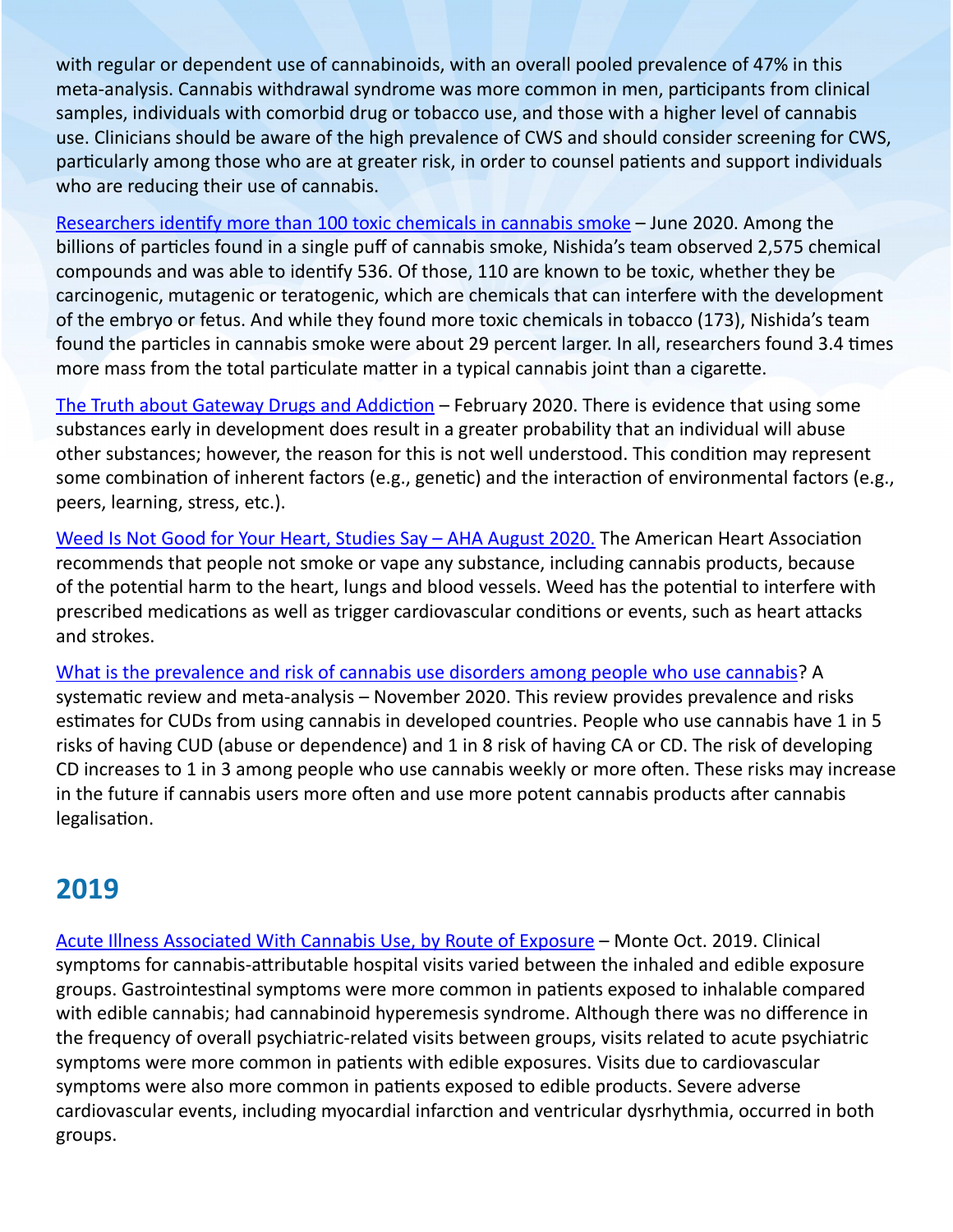[Emergency Department and Radiological Cost of Delayed Diagnosis of Cannabinoid Hyperemesis](https://www.ncbi.nlm.nih.gov/pmc/articles/PMC6339733/) – January 2019. Cannabinoid Hyperemesis (CH) has become a much more commonly recognized disease process as cannabis use has become much more transparent with the decriminalization and legalization of cannabis in numerous US states. An increase in patients presenting with CH, coupled with its under recognition in the Emergency Department (ED), is costly and leads to wasted resources and unnecessary radiation exposure, evidenced by the average CH evaluation cost prior to diagnosis of \$76,290.92 per patient in these three hospitals under study.

[Grey Matter Volume Differences Associated with Extremely Low Levels of Cannabis Use in](https://www.jneurosci.org/content/39/10/1817) 

[Adolescence](https://www.jneurosci.org/content/39/10/1817) – March 2019. Cannabis use has been associated with reduced brain volumes, but studies typically report on adults with heavy substance use histories. Studies on young adults have reported gray-matter density increases in the amygdala and nucleus accumbens of young adult recreational users and observed hippocampal enlargement in cannabis-using adolescents. This study shows greater cortical thickness in male adolescents with <5 instances of cannabis use relative to THCnaive control.

[Legalized Cannabis in Colorado Emergency Departments: A Cautionary Review of Negative Health](https://www.ncbi.nlm.nih.gov/pmc/articles/PMC6625695/?fbclid=IwAR09_UaAiQLoi4AZsWszabHGAI-jZloHhVbzFKbIhibnhLzh0a2u92Y227A)  [and Safety Effects](https://www.ncbi.nlm.nih.gov/pmc/articles/PMC6625695/?fbclid=IwAR09_UaAiQLoi4AZsWszabHGAI-jZloHhVbzFKbIhibnhLzh0a2u92Y227A) - June 2019. Cannabis legalization has led to significant health consequences, particularly to EDs and hospitals in Colorado. The most concerning include psychosis, suicide, and other substance abuse. There are deleterious effects on the brain and some of these may not be reversible with abstinence. Other significant health effects include increases in fatal motor vehicle collisions, adverse effects on cardiovascular and pulmonary systems, inadvertent pediatric exposures, cannabis contaminants exposing users to infectious agents, heavy metals, and pesticides, and hash-oil burn injuries due to preparation of concentrates. Finally, cannabis dispensary workers not trained in medicine are giving medical advice that could be harmful to patients.

National Institute on Drug Abuse – Is Marijuana a Gateway Drug? – December 2019. Early exposure to cannabinoids in adolescent rodents decreases the reactivity of brain dopamine reward centers later in adulthood.<sup>[1](https://www.drugabuse.gov/publications/research-reports/marijuana/references)</sup> To the extent that these findings generalize to humans, this could help explain the increased vulnerability for addiction to other substances of misuse later in life. These findings are consistent with the idea of marijuana as a "gateway drug." However, the majority of people who use marijuana do not go on to use other, "harder" substances. An alternative to the gateway-drug hypothesis is that people who are more vulnerable to drug-taking are simply more likely to start with readily available substances such as marijuana, tobacco, or alcohol, and their subsequent social interactions with others who use drugs increases their chances of trying other drugs.

[Prescription Opioid Misuse and Use of Alcohol and Other Substances Among High School Students](https://www.cdc.gov/mmwr/volumes/69/su/su6901a5.htm?s_cid=su6901a5_w) — Jones, Youth Risk Behavior Survey YRBS, United States, 2019. This report provides key insights into substance use behaviors of U.S. high school students during 2009–2019. Encouraging findings include decreasing prevalence of current alcohol use and decreases in the prevalence of lifetime use of marijuana, cocaine, methamphetamine, heroin, synthetic marijuana, and injection drug use. However, the findings in this report underscore that substance use among high school students remains common, with approximately one in three students reporting current alcohol use, one in five reporting current marijuana use, and one in seven reporting current binge drinking. Because of the ongoing U.S. opioid crisis, of particular concern are the high rates of lifetime (one in seven students) and current prescription opioid misuse (one in 14 students).

[Relationship Between Recency and Frequency of Youth Cannabis Use on Other Substance Use](https://www.sciencedirect.com/science/article/abs/pii/S1054139X18304324) – March 2019. Cannabis use is prevalent among youth and associated with other substance use. Efforts to scale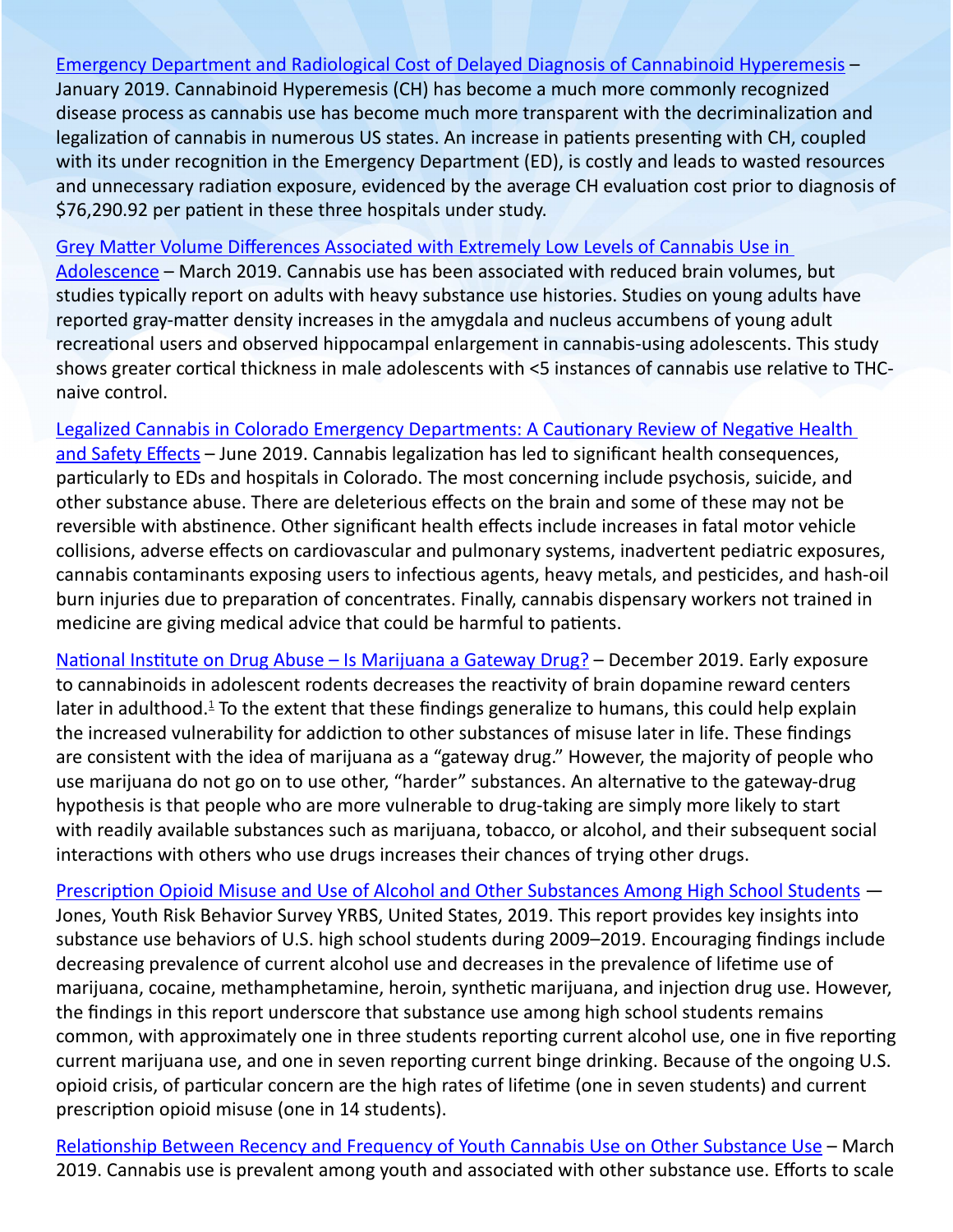up prevention programming and science-based messaging on risks of substance use are needed.

[What to Know About Marijuana Withdrawal](https://www.medicalnewstoday.com/articles/324301#withdrawal-symptoms) - Jan. 2019. There are many misconceptions about whether people can become addicted to marijuana. The truth is that it is possible to become dependent on, or even addicted to, marijuana with regular use. Over 300,000 people begin treatment for marijuana use disorders in the U.S. each year. Research from 2012 suggests that 30.6 percent of those who use marijuana had marijuana use disorder in 2012–2013.

#### **2018**

[Impact of Marijuana Legalization in Colorado on Adolescent Emergency and Urgent Care Visits](https://pubmed.ncbi.nlm.nih.gov/29609916/) – Aug. 2018. From 2005 to 2015, 4,202 marijuana-related visits were identified. Behavioral health evaluation was obtained for 2,813 (67%); a psychiatric diagnosis was made for the majority of these visits. Coingestants were common; the most common was ethanol (12%). Marijuana-related visits increased from 1.8 per 1,000 visits in 2009 to 4.9 in 2015. Despite national survey data suggesting no appreciable difference in adolescent marijuana use, our data demonstrate a significant increase in adolescent marijuana-associated emergency department and urgent cares visits in Colorado.

#### **2017** and later

[Adverse Health Effects of Marijuana Use](https://www.ncbi.nlm.nih.gov/pmc/articles/PMC4827335/) – April 2016. The regular use of marijuana during adolescence is of particular concern, since use by this age group is associated with an increased likelihood of deleterious consequences. Although multiple studies have reported detrimental effects, others have not, and the question of whether marijuana is harmful remains the subject of heated debate. Here we review the current state of the science related to the adverse health effects of the recreational use of marijuana, focusing on those areas for which the evidence is strongest.

[Cannabis Withdrawal Syndrome: Current Insights](https://www.ncbi.nlm.nih.gov/pmc/articles/PMC5414724/) – April 2017. Several lines of evidence from human studies indicate that cessation from long-term and regular cannabis use precipitates a specific withdrawal syndrome with mainly mood and behavioral symptoms of light to moderate intensity, which can usually be treated in an outpatient setting. However, comorbidity with mental or somatic disorders, severe CUD, and low social functioning may require an inpatient treatment (preferably a qualified detox) and post-acute rehabilitation or long-term outpatient care.

[Marijuana Dependence and Its Treatment](https://www.ncbi.nlm.nih.gov/pmc/articles/PMC2797098/pdf/ascp-04-1-4.pdf) – Dec. 2007. Some 4.3 percent of Americans have been dependent on marijuana, as defined in the Diagnostic and Statistical Manual of Mental Disorders, 4th Edition, Text Revision (DSM-IV-TR; American Psychiatric Association, 2000), at some time in their lives. Marijuana produces dependence less readily than most other illicit drugs. Some 9 percent of those who try marijuana develop dependence compared to, for example, 15 percent of people who try cocaine and 24 percent of those who try heroin. However, because so many people use marijuana, cannabis dependence is twice as prevalent as dependence on any other illicit psychoactive substance.